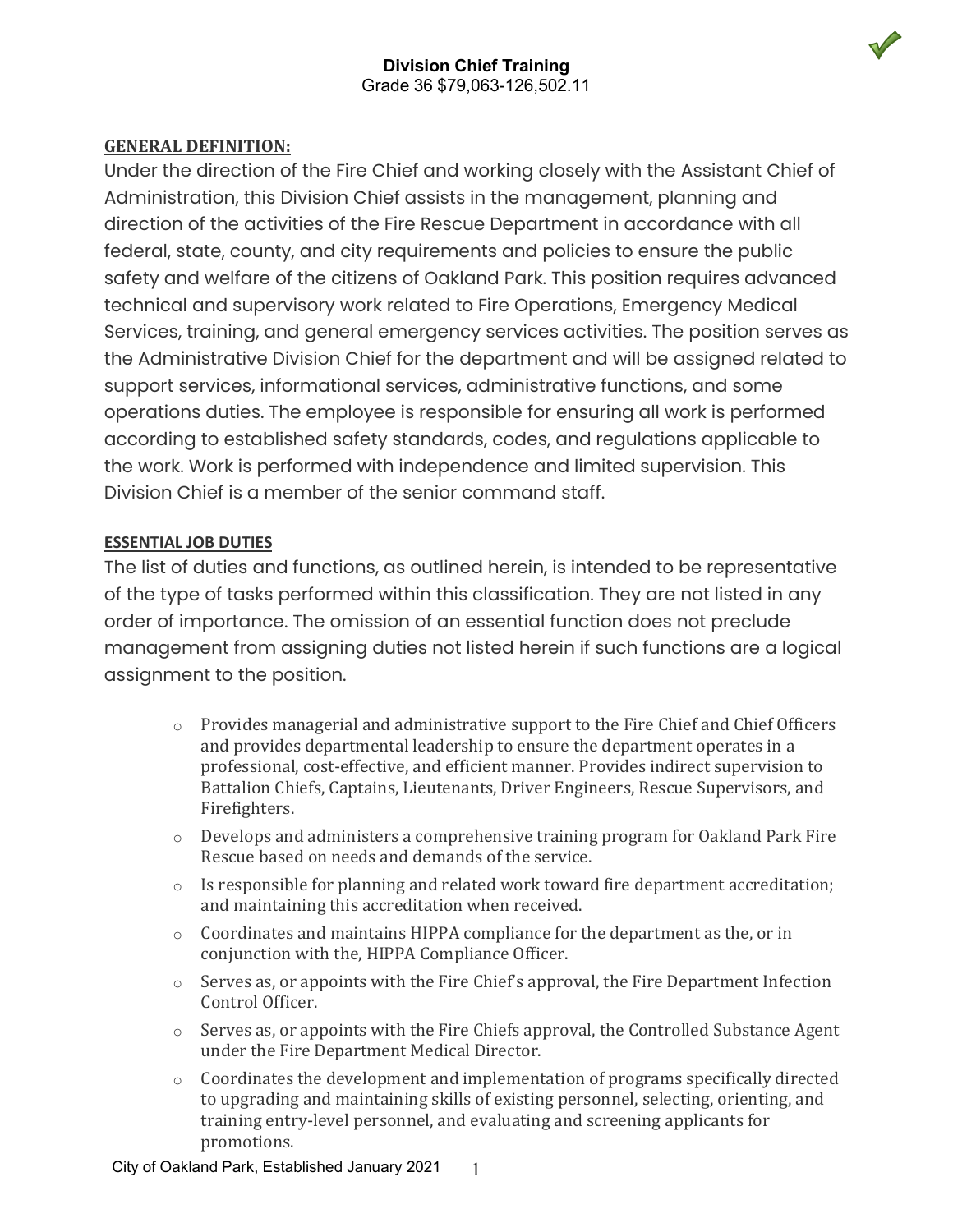- o Works with local fire departments, training centers, colleges, and other training agencies to coordinate the department's program to meet requirements.
- o Develops and assigns training schedules, assigns, and coordinates thru the Assistant Chief and Battalion Chiefs, those activities which affect or involve all shift personnel, directs and supervises duties of staff; reviews job performance, evaluates and makes recommendations as appropriate.
- $\circ$  Ensures thru the day-shift Battalion Chief that required training for EMT, Paramedic, and Fire Instructor re-certifications for all fire department staff is maintained.
- o Ensures thru the day-shift Battalion Chief that all training records and documentation for the training division is current.
- o Plans, develops, schedules, and evaluates Fire, EMS and/or training programs and coordinates these programs with other departmental activities.
- $\circ$  Evaluates medical treatment modalities, equipment, education, and policies; evaluates fire ground operations, firefighting equipment, education, and policies.
- o Develops Fire, EMS, and other training programs and activities for the Fire Rescue Department including medical protocol development, safety, continuous quality improvement, infectious disease protocols, fire suppression, budgeting and administration, specialized training, and officer development.
- o Assumes duties as directed for emergency management related duties.
- o Formulates or participates in formulating departmental operational policies. Drafts policy and other written documents.
- $\circ$  Coordinates the planning, organization, and direction of Fire Rescue Policy, operating guidelines, effective follow-up, and policing and/or rewarding behavior in a manner consistent with Department and City Policy.
- o Reviews the work of subordinates for completeness and accuracy; offers advice and assistance as needed. Responds to and resolves employee problems and grievances; prepares or assists in preparation of employee evaluations, initiates, and recommends disciplinary action as appropriate.
- $\circ$  Continuously monitors and evaluates the efficiency and effectiveness of service delivery methods, procedures, and operations. Keeps informed of new methods, techniques, and concepts, analyzes operations, conducts research, and makes recommendations to Fire Chief and/or Assistant Chief.
- $\circ$  Assists the Emergency Manager for the City while operating the Emergency Operations Center, using the concept of Unified Command.
- o Shares periodic Duty Chief status with other chief officers.
- o Assists command or a command function at emergency incidents, including multiunit, multi-agency incidents, as appropriate.
- o Is actively involved in the fire training program(s), to include: drills, leadership, company level, multi-company drills and training, night, high-rise, and other NFPA required training.
- o Ensures all ISO requirements are completed, entered, and maintained.
- o Serves as the primary contact for ISO related inspections and records of completion.
- o Manages Fire Rescue Department activities, attends designated meetings and represents the Fire Chief or Assistant Chiefs at various functions and groups.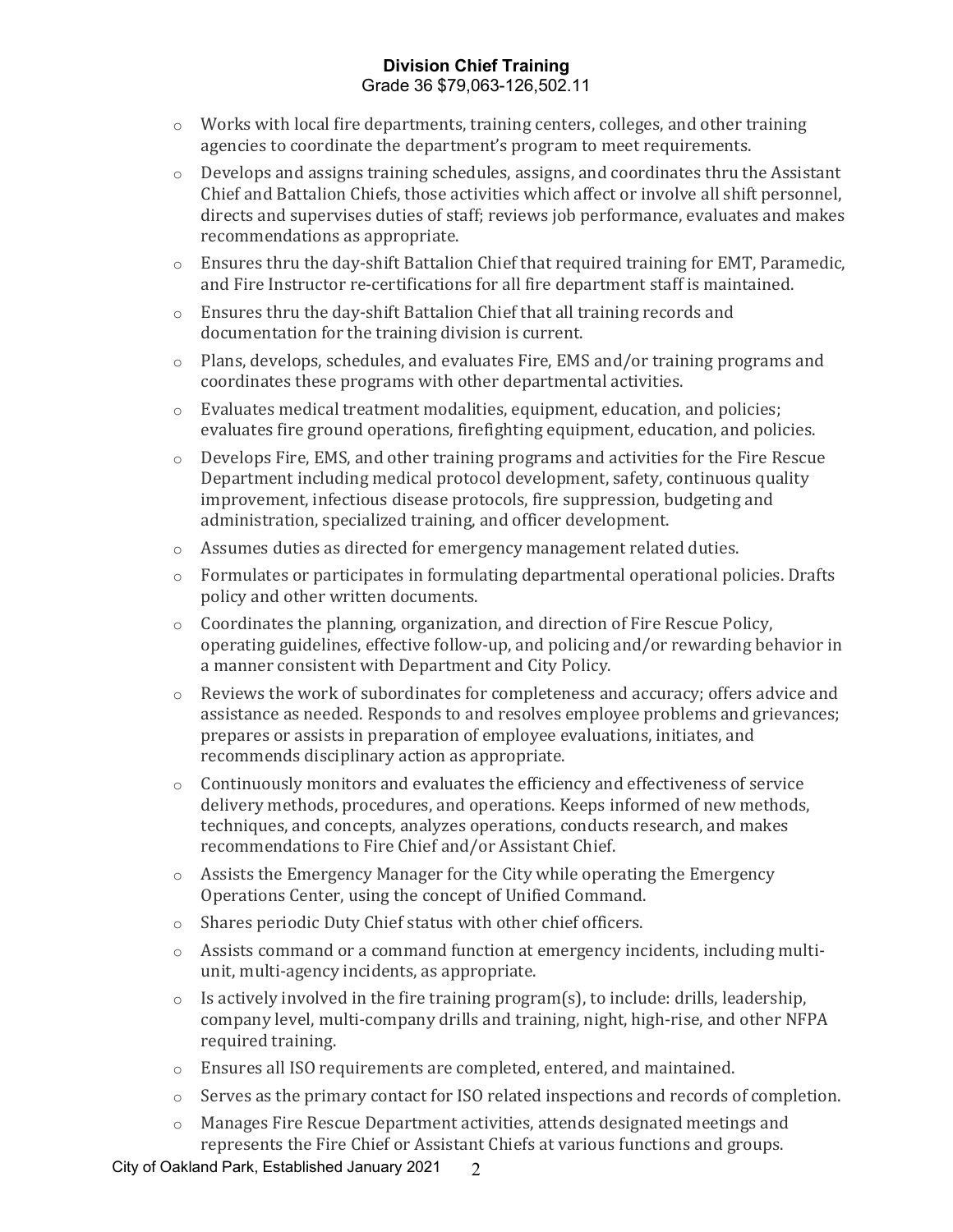- o Maintains all Fire Department state and local licensing and licensing requirements.
- o Assists in development of City bargaining positions and may serve as a management representative during negotiation of labor contracts. Effectively administers agreements resulting from collective bargaining process on the City's behalf.
- $\circ$  Maintains effective professional relationships with other fire, EMS, law enforcement, emergency communications, and outside agencies.
- $\circ$  Develops, implements, and evaluates training and development programs. Plans, reviews, and prepares training curriculum and lessons plans to assure effective education and training.
- o Develops and deploys long-range, mid-range, and short-range training goals and schedules that are responsive to the department's needs. Prepares and maintains training records for all fire department employees.
- o Designs, implements, and manages quality assurance program(s).
- o Prepares and maintains records and documentation required by local, state, and federal agencies.
- o Develops, drafts, and implements departmental guidelines and procedures to ensure safety and efficiency in departmental operations.
- $\circ$  Assists in departmental budget development, review, presentation, implementation, and monitoring.
- o Establishes and maintains a working relationship with the City's Medical Director, local hospitals' emergency departments, as well as various national, state, and local professional organizations.
- o Receives, reviews, prepares and/or submits a variety of documents and reports such as personnel forms, accident/injury reports, technical reports, emergency plans, budget reports, purchase requisitions, activity summary reports, grant applications, diagrams, operating guidelines, etc.
- $\circ$  Responds to inquiries and complaints from the public regarding departmental practices, procedures, and customer care.
- $\circ$  When requested, assists in responding to news media regarding emergency scenes and departmental activities; coordinates media interests with the City's public information office.
- $\circ$  Maintains a confidential relationship with the Fire Chief and other chief officers related to appropriate departmental business.
- o Investigates, researches, prepares, and monitors grant applications, proposals and implementation.
- o Attends various meetings including those of the city commission, staff, executive team, and professional organizations while representing the department; makes presentations at meetings.
- o Interacts with various groups and individuals in the performance of job duties, including City residents, City employees and department heads, members of the City Commission, vendors, doctors, fire chiefs in other municipalities, training officers, state and local fire training centers, union officials, business owners, City Attorney, labor attorneys, etc.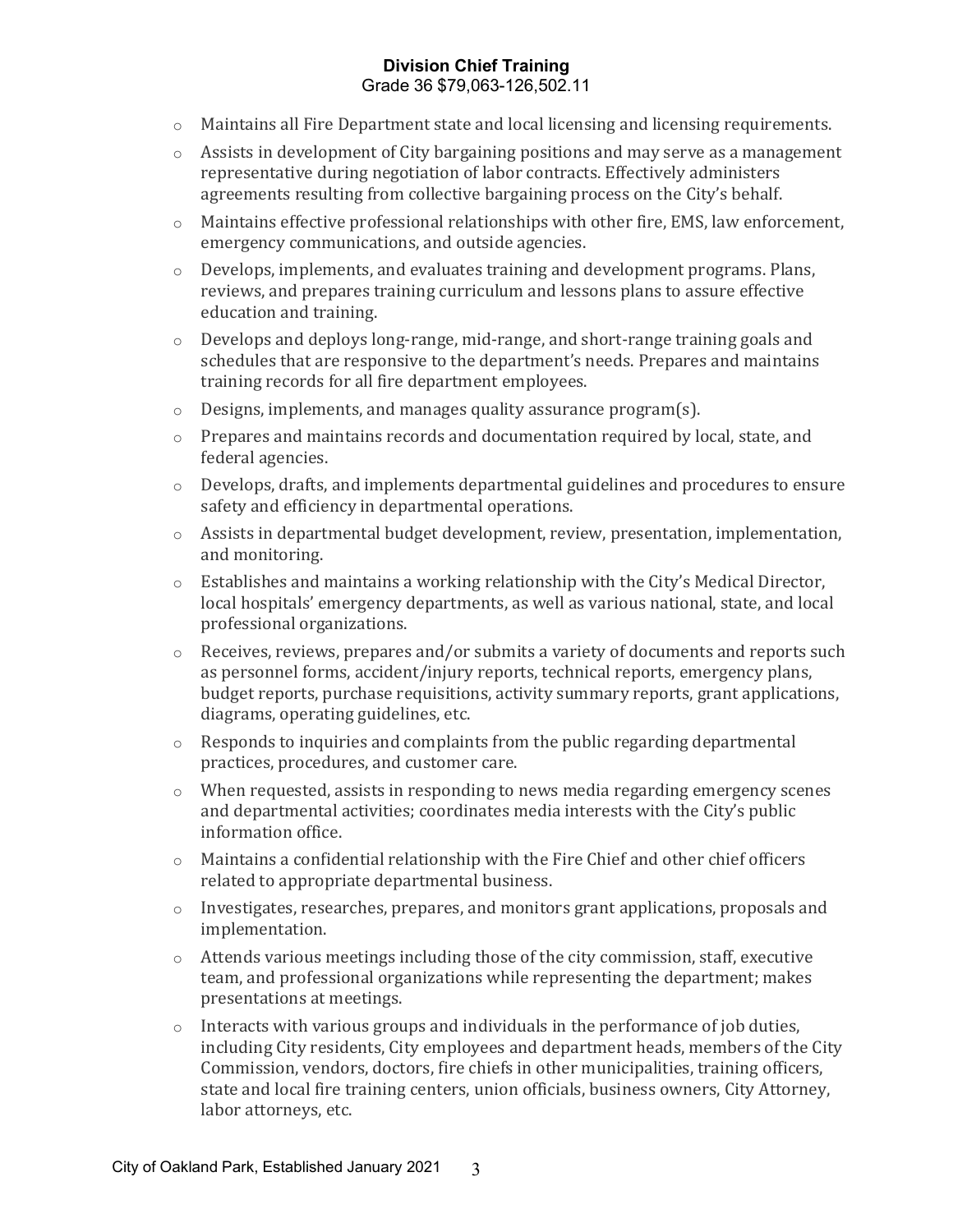o Attends regional, professional, and other educational forums to maintain current knowledge of trends and developments in the industry of fire service and EMS.

#### **KNOWLEDGE, SKILLS & ABILITIES**

- o Knowledge of current principles and practices of fire rescue and paramedic work, governing laws, ordinances, policies, and procedures.
- o Knowledge of pre-established City, County and State policies and procedures.
- $\circ$  Ability to understand, follow, direct and supervise written and oral instructions.
- o Ability to clearly communicate information both verbally and in writing.
- o Have proficient knowledge in computer skills, record keeping, and Microsoft Officebased computer programs. Have the ability to access, operate and maintain other various software applications.
- o In-depth knowledge of emergency and non-emergency communications equipment.
- o Must demonstrate skills in scheduling, organizing, prioritizing, supervising, and evaluating personnel.
- $\circ$  Must demonstrate the ability to handle confidential information in an ethical and professional manner.
- $\circ$  Demonstrates the ability to perform multiple tasks in an efficient manner.
- o Must demonstrate behaviors that support the City's mission and core values.
- $\circ$  Is required to be ethical and fair while representing the City. Must be responsible to adhere to all workplace policies that support ethical business practices and standards of conduct including, but not limited to, polices on: Gifts, Conflict of Employment, Discipline, Drug Free Workplace, Employment of Relatives, Formal Grievances, Anti-Harassment, Posting of Job Vacancies, Equal Employment Opportunity, Political Activity, and Recruitment and Selection.
- $\circ$  Ability to establish and maintain effective working relationships with the general public, coworkers, elected and appointed officials, and members of diverse cultural and linguistic backgrounds regardless of race, color, religion, age, gender, ethnicity, disability, sexual orientation, marital status or political affiliation.

# **MINIMUM ACCEPTABLE TRAINING AND EXPERIENCE**

Certified State of Florida Firefighter, State of Florida Paramedic, State of Florida Fire Officer II, State of Florida Fire Instructor, State of Florida Live Fire Instructor (must be obtained within one year of appointment), AHA Instructor, Bachelor's degree in Fire Science or related field. Master's degree in fire service or public administration or related field preferred. Requires minimum 10 years' progressive experience in fire rescue functions, with at least four (4) years at the level of an officer with a rank of Lieutenant or higher and attained the rank of Battalion Chief or higher. Graduation from the Executive Fire Officer Program (EFO) of the National Fire Academy preferred.